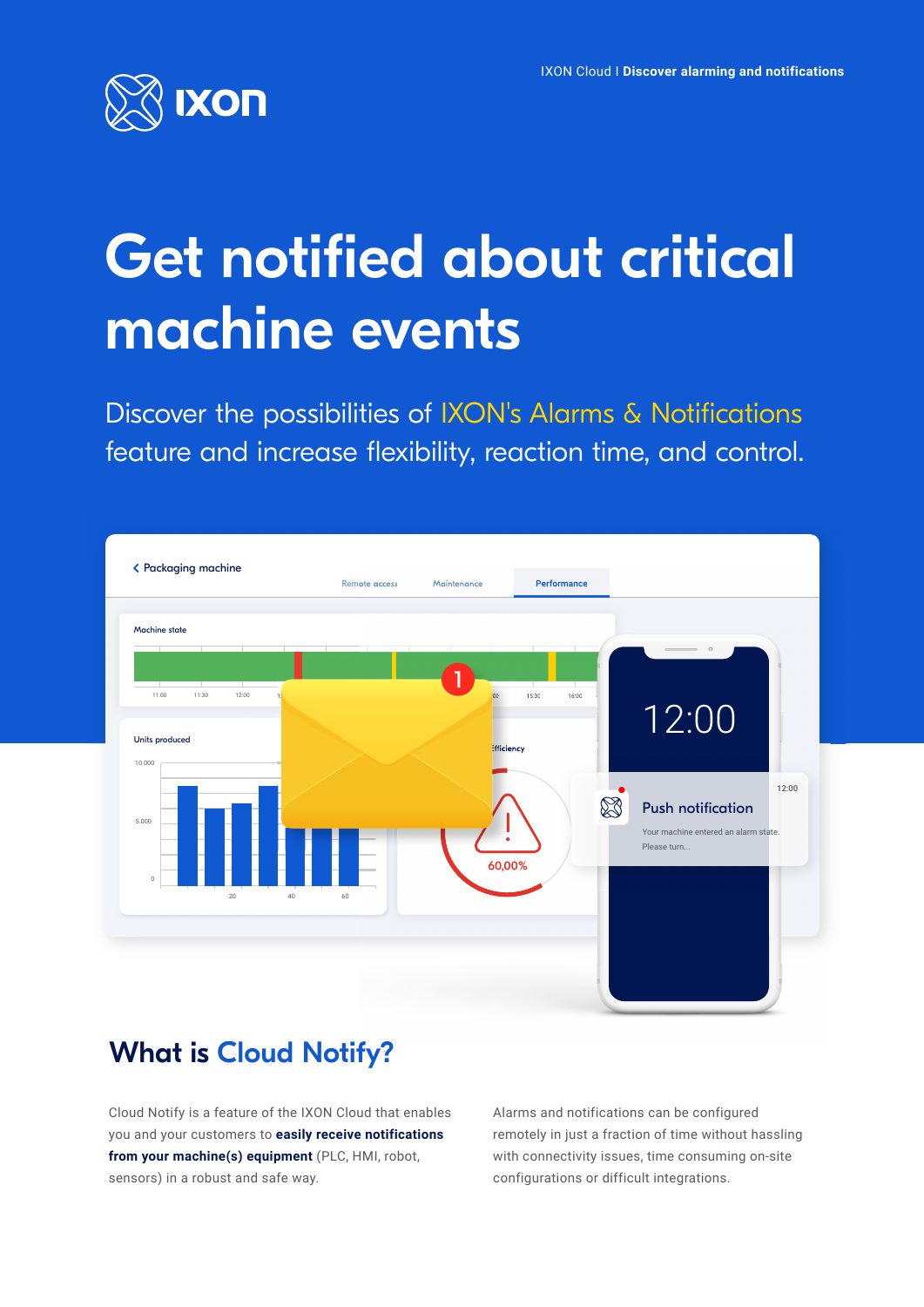## How does it work?

Cloud Notify makes full use of the seamless integration between IXON Cloud and the IXrouter. After easily setting up alarm triggers, your settings are sent to the IXrouter to start monitoring for alerts immediately. When an alarm meets the trigger criteria, the IXrouter sends a signal from the edge to the IXON Cloud.

The notification then gets delivered via push message, email or webhook via a secure and direct connection to all the users. Whether your machine has a malfunction, is short on supply or it's job has been finished, you and other interested parties can remotely get informed to act instantly without worrying to miss out on important machine events.



# Advantages

You can send instructions along about what can be done to help resolve the issue - offering additional value to customers and building a stronger relationship with them.

- **Configure an unlimited number of alarm** triggers on the IXON Cloud
- **With connection notifications you'll never** miss another warning whilst your device is unexpectedly offline
- Set the priority and which users or groups should receive notifications for each alarm.
- Let each individual user decide how to be notified: via audit trail, email, push message or via a webhook connection to another SaaS service (e.g. Pagerduty, VictorOPS, Zapier)
- Reliably receive messages without having to install and maintain SMTP servers

# Easily set-up without a single line of code

Step I Activate Cloud Notify.

→ Step 2 Set up a data source. Select (1) your communication protocol (i.e. Modbus) (2) add the variables that you're interested in.

Already have a data source? If you've already created a data source for Cloud Logging, you can use that same data source for Cloud Notify.

 $\rightarrow$  Step 3 Set up alarms.

An alarm is based on a variable, which you added in step 2.2 and the condition that you define for the alarm to trigger.

 $\rightarrow$  Step 4: Set the alarm receivers via the access categories.

You can determine who gets notified about which alarms, depending on the severity of the alarms.